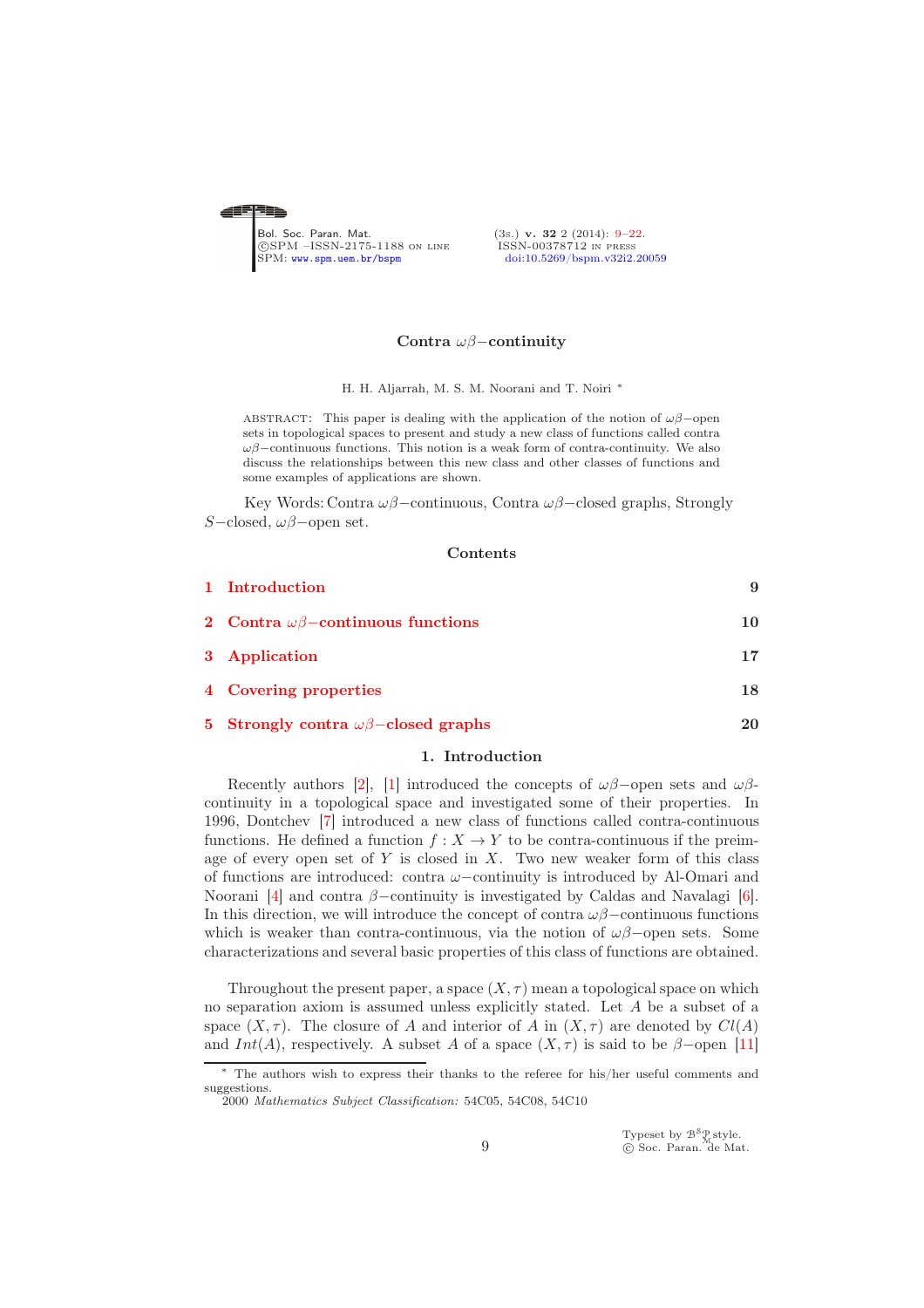if  $A \subseteq Cl(Int(Cl(A)))$ . Recall that a subset A of a space  $(X, \tau)$  is said to be  $ωβ$ –open [\[2\]](#page-12-1) (resp. ω–open [\[5\]](#page-12-6)) set if for every  $x ∈ A$  there exists a  $β$ –open (resp. open) set U containing x such that  $U - A$  is countable. The complement of an  $ωβ$ –open set is said to be  $ωβ$ –closed [\[2\]](#page-12-1). The intersection of all  $ωβ$ –closed sets of X containing A is called the  $\omega\beta$ –closure of A and is denoted by  $\omega\beta Cl(A)$ . The union of all  $\omega\beta$ –open sets of X contained in A is called the  $\omega\beta$ –interior of A and is denoted by  $\omega\beta Int(A)$ .

# 2. Contra  $\omega\beta$ -continuous functions

<span id="page-1-0"></span>We introduce the definition of contra  $\omega\beta$ –continuous functions in topological spaces and study some of their properties in this section.

**Definition 2.1.** A function  $f : (X, \tau) \to (Y, \sigma)$  is said to be contra  $\omega\beta$  – continuous if  $f^{-1}(V)$  is  $\omega\beta$ -closed in  $(X, \tau)$  for each open set V of  $(Y, \sigma)$ .

Observe that if X is a countable set, then every function  $f : (X, \tau) \to (Y, \sigma)$  is contra ωβ−continuous.

It is obvious that every contra-continuous function is contra  $\omega\beta$ –continuous. However the following example shows that the converse need not be true in general.

**Example 2.2.** Let  $X = \mathbb{R}$  with the topology  $\tau = \tau_u$  and let  $Y = \{1, 2\}$  with the topology  $\sigma = {\phi, Y, {2}}$ . Let  $f : (X, \tau) \to (Y, \sigma)$  be the function defined by

$$
f(x) = \begin{cases} 1, & x \in \mathbb{R} - \mathbb{Q} \\ 2, & x \in \mathbb{Q} \end{cases}
$$

Then f is contra  $\omega\beta$ -continuous but not contra-continuous.

Recall that the kernel of a set  $A \sim [12]$  $A \sim [12]$ , denoted ker $(A)$ , is the intersection of all open supersets of A.

**Lemma 2.3.** [\[10\]](#page-13-2) Let A and B be subsets of a topological space  $(X, \tau)$ , then the following properties hold:

- (i)  $x \in Ker(A)$  if and only if  $A \cap F \neq \emptyset$  for any closed set F in  $(X, \tau)$  containing x.
- (ii)  $A \subseteq Ker(A)$  and if A is open in  $(X, \tau)$ , then  $A = Ker(A)$ .

(iii) If  $A \subseteq B$ , then  $Ker(A) \subseteq Ker(B)$ .

**Proposition 2.4.** [\[2\]](#page-12-1) Let  $(X, \tau)$  be a topological space.

- (i) The union of any family of  $\omega\beta$ -open sets is  $\omega\beta$ -open.
- (ii) The intersection of an  $\omega\beta$ -open set and an  $\omega$ -open set is  $\omega\beta$ -open.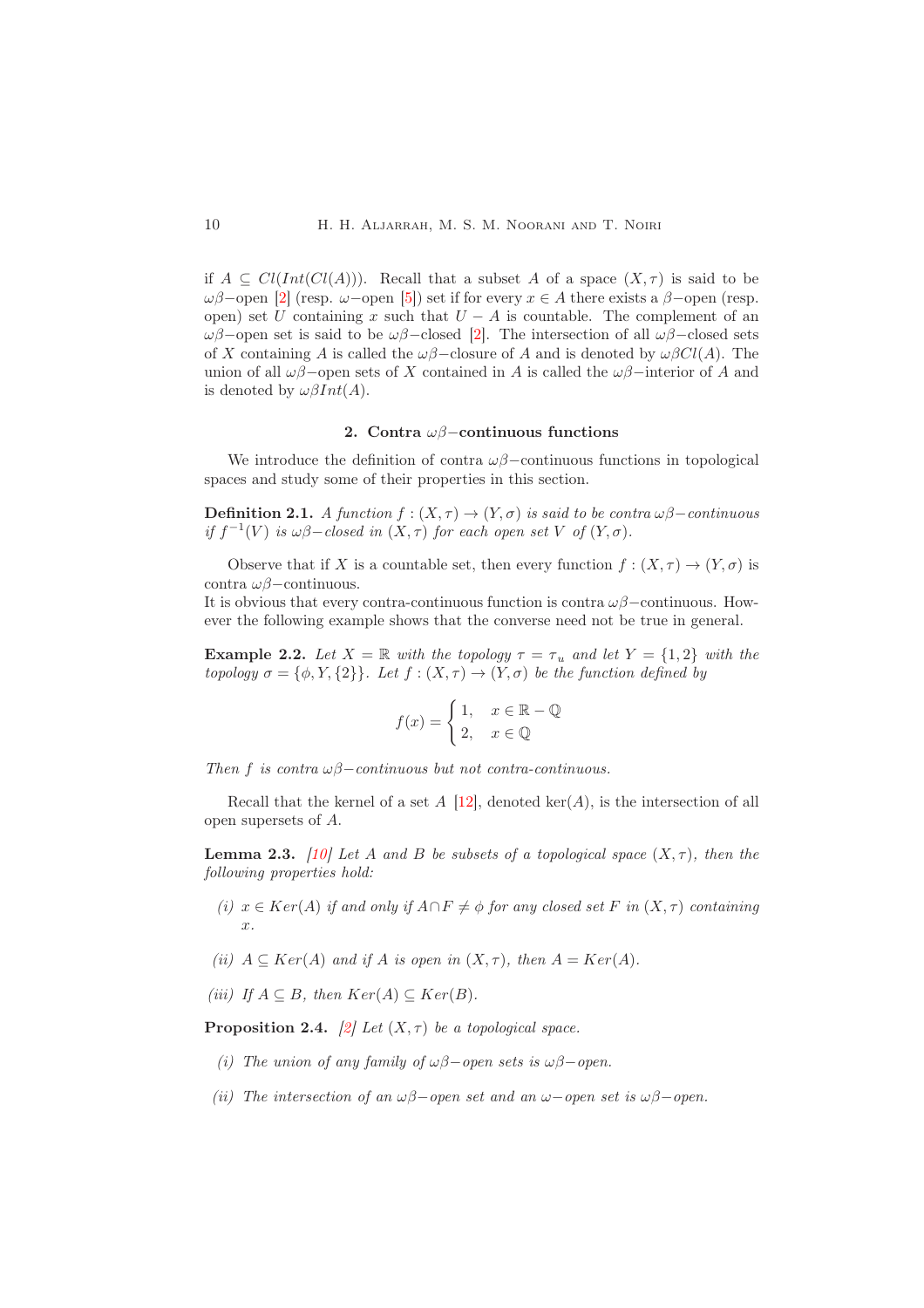A subfamily  $m_X$  of the power set  $P(X)$  of a non-empty set X is called a minimal structure on X ( [\[14\]](#page-13-3), [\[15\]](#page-13-4)) if  $\phi$ ,  $X \in m_X$ . Let  $(X, \tau)$  be a topological space, then the set of all  $\omega\beta$ −open sets of X is a minimal structure on X. The notion of contra m–continuous functions [\[13\]](#page-13-5) is defined as follows: for each open set V of  $(Y, \sigma)$ ,  $f^{-1}(V)$  is  $m_X$ -closed in  $(X, \tau)$ . By Definition 2.1 and Proposition 2.4 it follows that contra  $\omega\beta$ −continuous functions are particular cases of contra m−continuous functions. Hence, some results from this paper are particular cases of some results from  $|13|$ .

**Theorem 2.5.** For a function  $f : (X, \tau) \to (Y, \sigma)$ , the following are equivalent:

- (i) f is contra  $\omega\beta$  continuous.
- (ii)  $f^{-1}(F)$  is  $\omega\beta$ -open in  $(X, \tau)$  for every closed subset F of  $(Y, \sigma)$ .
- (iii) For each  $x \in X$  and each closed set F in  $(Y, \sigma)$  containing  $f(x)$ , there exists an  $\omega\beta$ -open set U in  $(X, \tau)$  containing x such that  $f(U) \subseteq F$ .
- (iv)  $f(\omega \beta Cl(A)) \subseteq \ker(f(A))$  for every subset A of  $(X, \tau)$ .
- (v)  $\omega \beta Cl(f^{-1}(B)) \subseteq f^{-1}(\text{ker}(B))$  for every subset B of  $(Y, \sigma)$ .

**Proof:** The proof follows by Theorem 3.2 and Corollarly 3.2 of [\[13\]](#page-13-5).  $\Box$ 

Recall that a function  $f : (X, \tau) \to (Y, \sigma)$  is contra  $\omega$ -continuous [\[4\]](#page-12-4) if  $f^{-1}(V)$ is  $\omega$ -closed in  $(X, \tau)$  for each open set V of  $(Y, \sigma)$ . Since every  $\omega$ -open set is ωβ−open, then every contra ω−continuous function is contra ωβ−continuous, but the converse is not true as the following example shows.

**Example 2.6.** Let  $X = \mathbb{R}$  with the topology  $\tau = \tau_u$  and let  $Y = \{1, 2\}$  with the topology  $\sigma = {\phi, Y, {1}}$ . Let  $f : (X, \tau) \to (Y, \sigma)$  be the function defined by

$$
f(x) = \begin{cases} 1, & x \in \mathbb{R} - \mathbb{Q} \\ 2, & x \in \mathbb{Q} \end{cases}
$$

Then f is contra  $\omega\beta$ −continuous but not contra  $\omega$ −continuous.

A function f is called contra  $\beta$ -continuous [\[6\]](#page-12-5) if  $f^{-1}(V)$  is  $\beta$ -closed in  $(X, \tau)$ for each open set V of  $(Y, \sigma)$ . Since every  $\beta$ -open set is  $\omega\beta$ -open, then every contra β−continuous function is contra  $\omega\beta$ −continuous but the converse is not true as shown by the following example.

**Example 2.7.** Let  $X = \{1, 2, 3\}$  with the topologies  $\tau = \{\phi, X, \{2\}, \{3\}, \{2, 3\}\}\$ and  $\sigma = {\phi, X, {1}, {2}, {1, 2}}$ . Let  $f : (X, \tau) \to (Y, \sigma)$  be the function defined by

$$
f(x) = \begin{cases} 3, & x = 1 \\ 1, & x = 2 \end{cases}
$$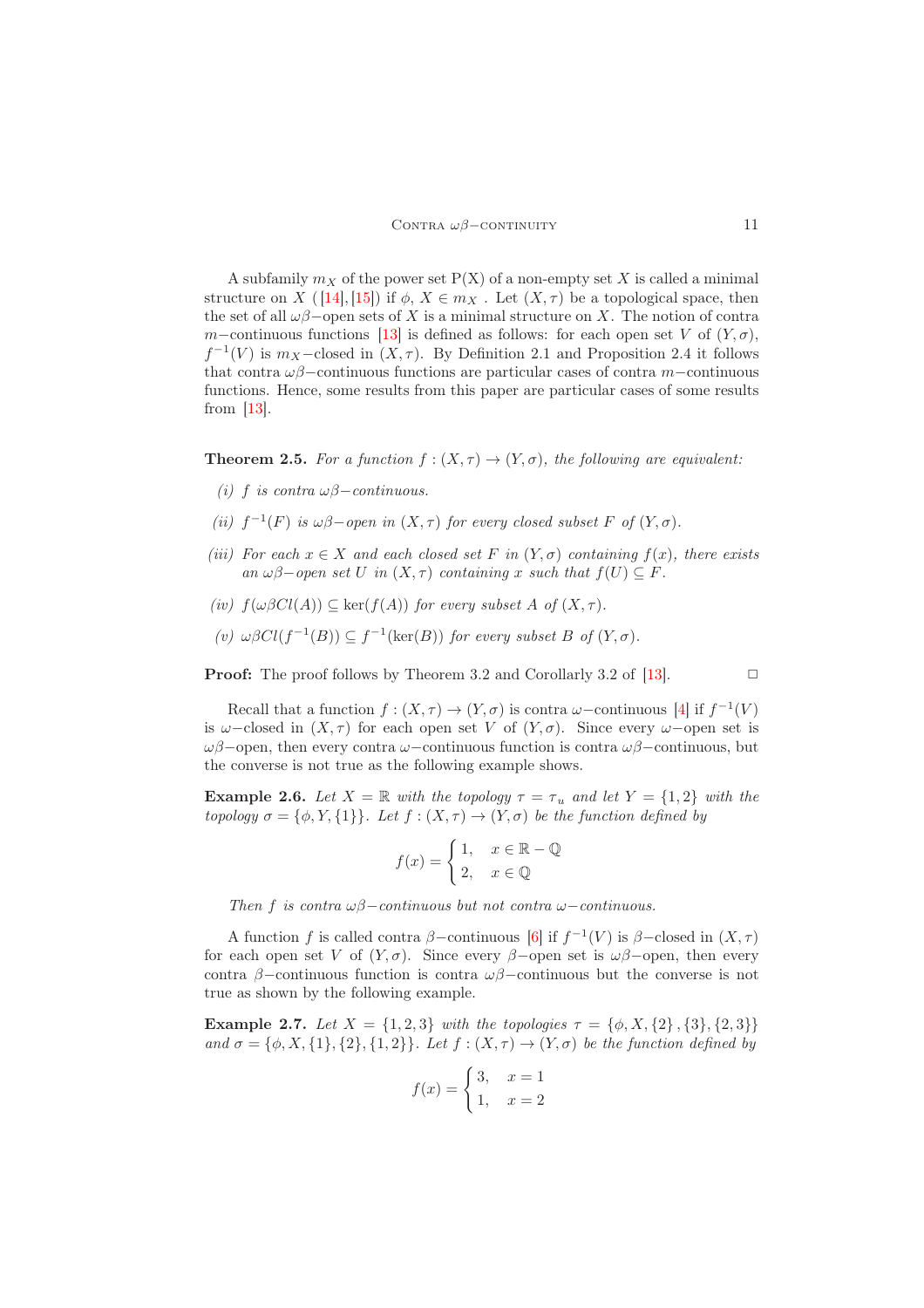Then f is contra  $\omega\beta$ −continuous but not contra  $\beta$ −continuous.

Recall that a function  $f : (X, \tau) \to (Y, \sigma)$  is called  $\omega\beta$ -continuous [\[1\]](#page-12-2) if for every  $x \in X$  and each open set V in  $(Y, \sigma)$  containing  $f(x)$  there exists an  $\omega\beta$ -open set U containing x such that  $f(U) \subseteq V$ .

The following two examples show that the concept of  $\omega\beta$ −continuity and contra  $\omega\beta$ –continuity are independent of each other.

**Example 2.8.** Let  $X = \mathbb{R}$  with the topology  $\tau = \tau_{\text{coc}}$  and let  $Y = \{1, 2\}$  with the topology  $\sigma = {\phi, Y, \{1\}}$ . Let  $f : (X, \tau) \to (Y, \sigma)$  be the function defined by

$$
f(x) = \begin{cases} 1, & x \in \mathbb{R} - \mathbb{Q} \\ 2, & x \in \mathbb{Q} \end{cases}
$$

Then f is  $\omega\beta$ −continuous but not contra  $\omega\beta$ −continuous.

**Example 2.9.** Let  $X = \mathbb{R}$  with the topology  $\tau = \tau_{\text{coc}}$  and let  $Y = \{1, 2\}$  with the topology  $\sigma = {\phi, Y, {1}}$ . Let  $f : (X, \tau) \to (Y, \sigma)$  be the function defined by

$$
f(x) = \begin{cases} 2, & x \in \mathbb{R} - \mathbb{Q} \\ 1, & x \in \mathbb{Q} \end{cases}
$$

Then f is contra  $\omega\beta$ –continuous but not  $\omega\beta$ –continuous.

**Proposition 2.10.** Let  $f : (X, \tau) \to (Y, \sigma)$  be contra  $\omega\beta$ -continuous. If one of the following conditions holds, then f is  $\omega\beta$ −continuous.

- (i)  $(Y, \sigma)$  is regular.
- (ii)  $\omega\beta Int(f^{-1}(Cl(V))) \subseteq f^{-1}(V)$  for each open set V in  $(Y, \sigma)$ .

**Proof:** (i) Let  $x \in X$  and V be an open set of  $(Y, \sigma)$  containing  $f(x)$ . Since  $(Y, \sigma)$  is regular, there exists an open set W in  $(Y, \sigma)$  containing  $f(x)$  such that  $Cl(W) \subseteq V$ . Since f is contra  $\omega\beta$ –continuous, so by Theorem 2.5, there exists an ωβ–open set U in  $(X, τ)$  containing x such that  $f(U) ⊆ Cl(W)$ ; hence  $f(U) ⊆ V$ . Therefore f is  $\omega\beta$ −continuous.

(ii) Let V be any open set of  $(Y, \sigma)$ . Since f is contra  $\omega\beta$ –continuous and  $Cl(V)$  is closed, by Theorem 2.5  $f^{-1}(Cl(V))$  is  $\omega\beta$  – open in  $(X, \tau)$  and by (ii),  $f^{-1}(Cl(V)) \subseteq$  $\omega\beta Int(f^{-1}(Cl(V))) \subseteq f^{-1}(V)$ . So, we obtain  $f^{-1}(V) = \omega\beta Int(f^{-1}(Cl(V)))$  and consequently  $f^{-1}(V)$  is  $\omega\beta$ -open in  $(X, \tau)$ . So f is an  $\omega\beta$ -continuous function.  $\Box$ 

Definition 2.11. A space  $(X, \tau)$  is called an  $\omega\beta$ −space (resp. locally  $\omega\beta$ − indiscrete) if every  $\omega\beta$ -open set is open (resp. closed) in  $(X, \tau)$ .

**Proposition 2.12.** Let  $f : (X, \tau) \to (Y, \sigma)$  be a contra  $\omega\beta$ –continuous function.

(i) If  $(X, \tau)$  is an  $\omega\beta$ -space, then f is contra-continuous, contra  $\omega$ -continuous and contra  $\omega\beta$  – continuous.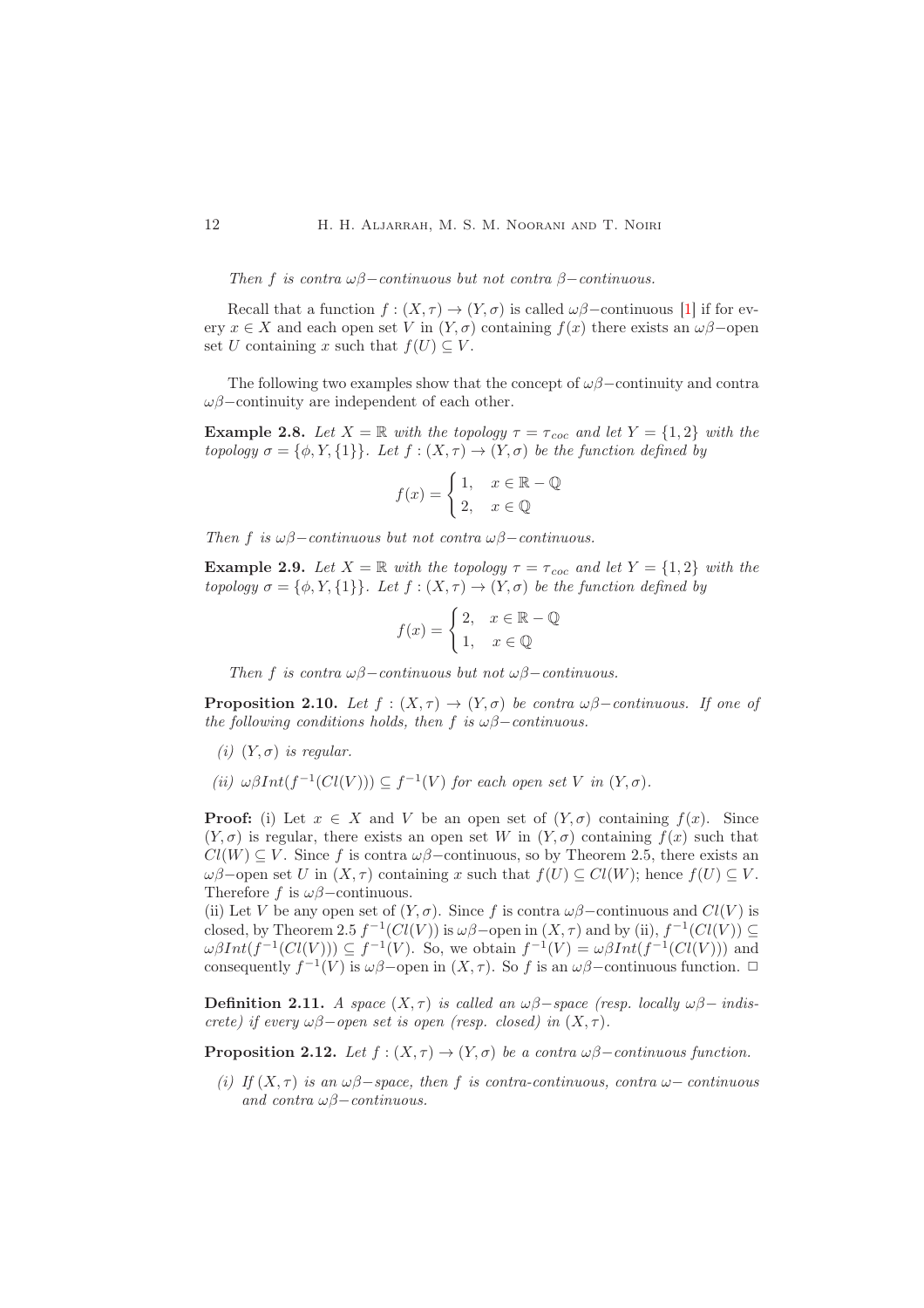- (ii) If  $(X, \tau)$  is locally  $\omega\beta$ −indiscrete, f is continuous.
- (iii) If  $(X, \tau)$  is an  $\omega\beta$ -space and f is a closed surjection, then  $(Y, \sigma)$  is locally indiscrete.

Proof: (i) and (ii) directly follows from the definitions.

(iii) Let V be open in  $(Y, \sigma)$ . Since f is contra  $\omega\beta$  – continuous,  $f^{-1}(V)$  is  $\omega\beta$  – closed in  $(X, \tau)$  and hence closed. Since f is closed and surjective,  $f(f^{-1}(V)) = V$  is closed in  $(Y, \sigma)$  and so  $(Y, \sigma)$  is locally indiscrete.

Recall that a function  $f : (X, \tau) \to (Y, \sigma)$  is slightly  $\omega\beta$ -continuous [\[3\]](#page-12-7) if  $f^{-1}(V)$  is  $\omega\beta$ -open in  $(X, \tau)$  for each clopen sets V of  $(Y, \sigma)$ . Every contra ωβ−continuous is slightly ωβ−continuous but the converse is not true as we can see in Example 2.8.

**Proposition 2.13.** Let  $(Y, \sigma)$  be locally indiscrete. A function  $f : (X, \tau) \to (Y, \sigma)$ is contra  $\omega\beta$ −continuous if and only if f is slightly  $\omega\beta$ −continuous.

**Definition 2.14.** A function  $f : (X, \tau) \to (Y, \sigma)$  is said to be weakly  $\omega\beta$ – continuous if for each  $x \in X$  and each open set V in  $(Y, \sigma)$  containing  $f(x)$  there exists an  $\omega\beta$ -open set U in  $(X, \tau)$  containing x such that  $f(U) \subseteq Cl(V)$ .

**Proposition 2.15.** If a function  $f(X, \tau) \to (Y, \sigma)$  is contra  $\omega\beta$ –continuous, then f is weakly  $\omega\beta$ −continuous.

**Proof:** The proof follows by Theorem 4.1 of [\[13\]](#page-13-5).

$$
\Box
$$

Definition 2.16. A filter base  $\Delta$  is said to  $\omega\beta$ −converge (resp. c−converge [\[9\]](#page-12-8)) to a point  $x \in X$  if for any  $\omega\beta$ -open (resp. closed) set U in  $(X, \tau)$  containing x, there exists  $G \in \Delta$  such that  $G \subseteq U$ .

**Theorem 2.17.** Let a function  $f : (X, \tau) \to (Y, \sigma)$  be contra  $\omega\beta$ -continuous. Then for each point  $x \in X$  and each filter base  $\Delta$  in  $(X, \tau)$   $\omega\beta$ -converging to x, the filter base  $f(\Delta)$  is c−convergent to  $f(x)$ .

**Proof:** Let  $x \in X$  and  $\Delta$  be any filter base in  $X \omega \beta$ –converging to x. Since f is contra  $\omega\beta$ –continuous, then by Theorem 2.5 for any closed set V in  $(Y, \sigma)$ containing  $f(x)$ , there exists an  $\omega\beta$ -open set U in  $(X, \tau)$  containing x such that  $f(U) \subseteq V$ . Since  $\Delta \omega \beta$ -converges to x, there exists  $G \in \Delta$  such that  $G \subseteq U$ . This means that  $f(G) \subseteq V$  and therefore the filter base  $f(\Delta)$  is c−convergent to  $f(x)$ .  $\Box$ 

Recall that Aljarrah and Noorani [\[1\]](#page-12-2) introduced the notion of the  $\omega\beta$ −frontier of A, denoted by  $\omega \beta F_r(A)$ , as  $\omega \beta F_r(A) = \omega \beta C l(A) - \omega \beta Int(A)$ , equivalently  $\omega\beta F_r(A) = \omega\beta Cl(A) \cap \omega\beta Cl(X-A).$ 

**Theorem 2.18.** The set of all points  $x \in X$  at which  $f : (X, \tau) \to (Y, \sigma)$  is not contra  $\omega\beta$ −continuous is identical with the union of all the  $\omega\beta$ −frontier of the inverse images of closed sets of Y containing  $f(x)$ .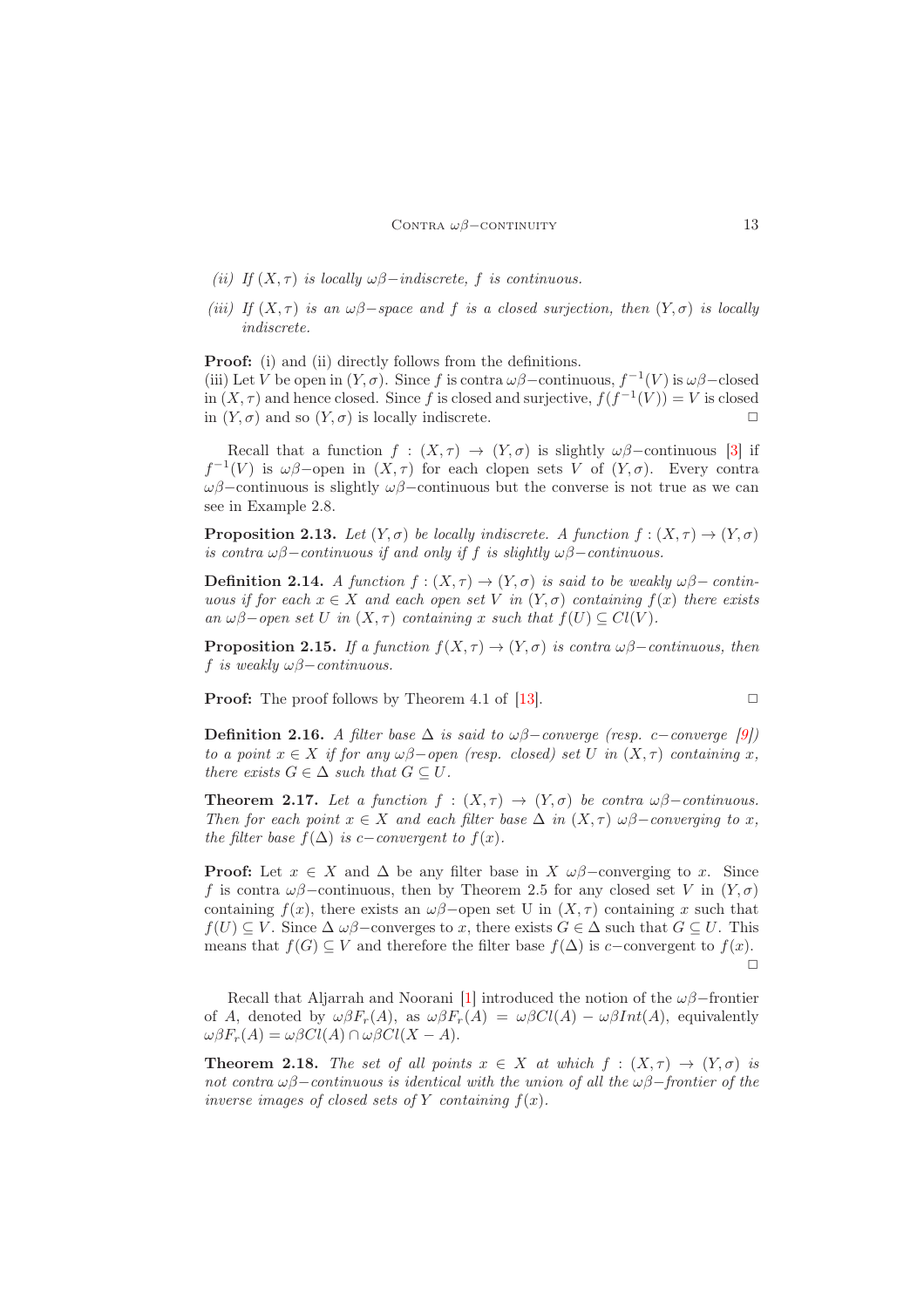**Proof:** The proof follows by Theorem 6.6 of [\[13\]](#page-13-5)  $\Box$ 

Recall that for a function  $f : (X, \tau) \to (Y, \sigma)$ , the subset  $\{(x, f(x)) : x \in X\} \subset$  $X \times Y$  is called the graph of f and is denoted by  $G(f)$ .

**Proposition 2.19.** Let  $f : (X, \tau) \to (Y, \sigma)$  be a function and  $g : (X, \tau) \to (X \times$  $Y, \tau \times \sigma$ ) the graph function of f, defined by  $g(x) = (x, f(x))$  for every  $x \in X$ . If g is contra  $\omega\beta$ −continuous, then f is contra  $\omega\beta$ −continuous.

**Proof:** Let U be an open set in  $(Y, \sigma)$ , then  $X \times U$  is an open set in  $(X \times Y, \tau \times \sigma)$ . Since g is contra  $\omega\beta$ -continuous,  $g^{-1}(X \times U) = f^{-1}(U)$  is  $\omega\beta$ -closed in  $(X, \tau)$ . This shows that f is contra  $\omega\beta$ –continuous.  $\Box$ 

A subset A of a topological space  $(X, \tau)$  is said to be  $\omega\beta$ -dense in X if  $\omega\beta Cl(A) = X.$ 

**Theorem 2.20.** Let  $f : (X, \tau) \to (Y, \sigma)$  be contra  $\omega\beta$ –continuous and  $g : (X, \tau) \to$  $(Y, \sigma)$  be contra  $\omega$ -continuous. If  $(Y, \sigma)$  is Urysohn, then the following properties hold:

(i) The set  $E = \{x \in X : f(x) = q(x)\}\$ is  $\omega\beta$ -closed in  $(X, \tau)$ .

(ii)  $f = q$  on  $(X, \tau)$  whenever  $f = q$  on an  $\omega\beta$ -dense set  $A \subset X$ .

**Proof:** (i) Let  $x \in X - E$ . Then  $f(x) \neq g(x)$ . By assumption on the space  $(Y, \sigma)$ , there exist open sets V and W in  $(Y, \sigma)$  such that  $f(x) \in V$ ,  $g(x) \in W$  and  $Cl(V) \cap Cl(W) = \phi$ . Since f is contra  $\omega\beta$ -continuous,  $f^{-1}(Cl(V))$  is an  $\omega\beta$ -open set in  $(X, \tau)$  containing x. Since g is contra  $\omega$ -continuous,  $g^{-1}(Cl(W))$  is an  $\omega$ -open set in  $(X, \tau)$  containing x. Let  $U = f^{-1}(Cl(V))$  and  $G = g^{-1}(Cl(W))$  and set  $A = U \cap G$ . Then by Proposition 2.4, A is an  $\omega\beta$ -open set in  $(X, \tau)$  containing x. Now,  $f(A) \cap g(A) = f(U \cap G) \cap g(U \cap G) \subseteq f(U) \cap g(G) \subseteq Cl(V) \cap Cl(W) = \phi$ . This implies that  $A \cap E = \phi$ , where A is  $\omega\beta$ -open in  $(X, \tau)$ . Hence  $x \notin \omega\beta Cl(E)$ . So E is  $\omega \beta C(X, \tau)$ .

(ii) Let  $E = \{x \in X : f(x) = g(x)\}\)$ . Since f is contra  $\omega\beta$ -continuous, g is contra  $ω$ −continuous and  $(Y, σ)$  is Urysohn, by the previous part, E is  $ωβ$ −closed in  $(X, τ)$ . By assumption, we have  $f = g$  on A, where A is  $\omega\beta$ -dense in  $(X, \tau)$ . Since  $A \subseteq E$ , A is  $\omega\beta$ -dense and  $E \in \omega\beta$ -closed in  $(X, \tau)$ , so  $X = \omega\beta Cl(A) \subseteq \omega\beta Cl(E) = E$ . Hence  $f = g$  on  $(X, \tau)$ .

**Definition 2.21.** The graph  $G(f)$  of a function  $f : (X, \tau) \to (Y, \sigma)$  is said to be contra  $\omega\beta$ -closed if for each  $(x, y) \in (X \times Y) - G(f)$ , there exist an  $\omega\beta$ -open set U in  $(X, \tau)$  containing x and a closed set V in  $(Y, \sigma)$  containing y such that  $(U \times V) \cap G(f) = \phi.$ 

This definition is a particular case of Definition 5.1 of [\[13\]](#page-13-5).

**Lemma 2.22.** The graph  $G(f)$  of a function  $f : (X, \tau) \to (Y, \sigma)$  is contra  $\omega\beta$  – closed if and only if for each  $(x, y) \in (X \times Y) - G(f)$ , there exist an  $\omega\beta$ -open set U in  $(X, \tau)$  containing x and a closed set V in  $(Y, \sigma)$  containing y such that  $f(U) \cap V = \phi$ .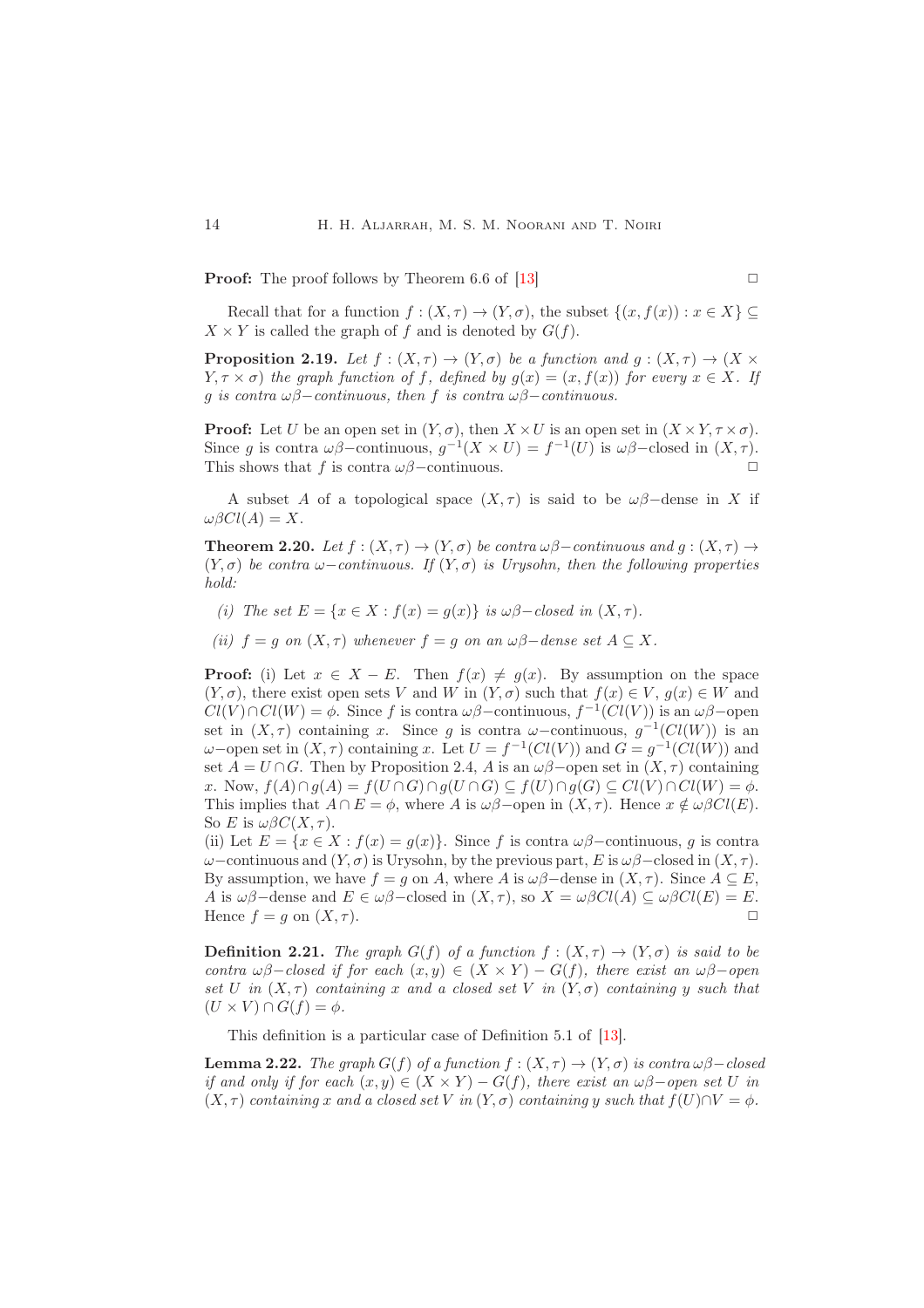**Proposition 2.23.** If  $f : (X, \tau) \to (Y, \sigma)$  is contra  $\omega\beta$ -continuous and  $(Y, \sigma)$  is Uryshon, then  $G(f)$  is contra  $\omega\beta$ -closed in  $(X \times Y, \tau \times \sigma)$ .

**Proof:** The proof follows by Theorem 5.1 of [\[13\]](#page-13-5).  $\Box$ 

**Lemma 2.24.** [\[8\]](#page-12-9) Let  $G(f)$  be the graph of a function  $f : X \to Y$ , for any subset  $A \subseteq X$  and  $B \subseteq Y$ , we have  $f(A) \cap B = \phi$  if and only if  $(A \times B) \cap G(f) = \phi$ .

**Theorem 2.25.** Let  $f : (X, \tau) \to (Y, \sigma)$  be  $\omega\beta$ -continuous. If one of the following conditions holds, then  $G(f)$  is contra  $\omega\beta$ –closed in  $(X \times Y, \tau \times \sigma)$ .

- (i)  $(Y, \sigma)$  is  $T_1$ .
- (ii)  $(Y, \sigma)$  is  $T_2$ .

Proof: (i) The proof follows by Theorem 5.2 of [\[13\]](#page-13-5). (ii) It follows from (i).  $\Box$ 

A space  $(X, \tau)$  is said to be  $\omega\beta - T_1$  if for each pair of distinct points x and y of X, there exist  $\omega\beta$ -open sets U and V containing x and y, respectively, such that  $y \notin U$  and  $x \notin V$ .

**Theorem 2.26.** Let  $f : (X, \tau) \to (Y, \sigma)$  have a contra  $\omega\beta$ -closed graph. Then the space  $(X, \tau)$  is  $\omega\beta - \mathrm{T}_1$  if f is injective.

**Proof:** Let x and y be any two distinct points in  $(X, \tau)$ . Then, we have  $(x, f(y)) \in$  $(X \times Y) - G(f)$ . So, there exist an  $\omega\beta$ -open set U in  $(X, \tau)$  containing x and a closed set F in  $(Y, \sigma)$  containing  $f(y)$  such that  $f(U) \cap F = \phi$ , hence  $U \cap f^{-1}(F) = \phi$ . Therefore, we have  $y \notin U$ . This implies that  $(X, \tau)$  is  $\omega\beta - T_1$ .

The composition of two contra  $\omega\beta$ –continuous functions need not be contra ωβ−continuous.

**Example 2.27.** Let  $X = \mathbb{R}$  with the topology  $\tau = \tau_{\text{coc}}$  and let  $Y = \{1, 2\}$  with the topologies  $\sigma = \{\phi, Y, \{1\}\}\$ and  $\rho = \{\phi, Y, \{2\}\}\$ . Let  $f : (X, \tau) \to (Y, \sigma)$  be the function defined by

$$
f(x) = \begin{cases} 2, & x \in \mathbb{R} - \mathbb{Q} \\ 1, & x \in \mathbb{Q} \end{cases}
$$

and  $g: (Y, \sigma) \to (Y, \rho)$  be the identity function. Then f, g are contra  $\omega\beta$  - continuous, but  $q \circ f$  is not contra  $\omega\beta$ -continuous.

A function  $f : (X, \tau) \to (Y, \sigma)$  is said to be  $\omega\beta$ -irresolute [\[1\]](#page-12-2) if the inverse image of each  $\omega\beta$ -open set in  $(Y,\sigma)$  is  $\omega\beta$ -open in  $(X,\tau)$ .

**Theorem 2.28.** Let  $f:(X,\tau) \to (Y,\sigma)$  and  $g:(Y,\sigma) \to (Z,\rho)$  be functions, then the following properties hold: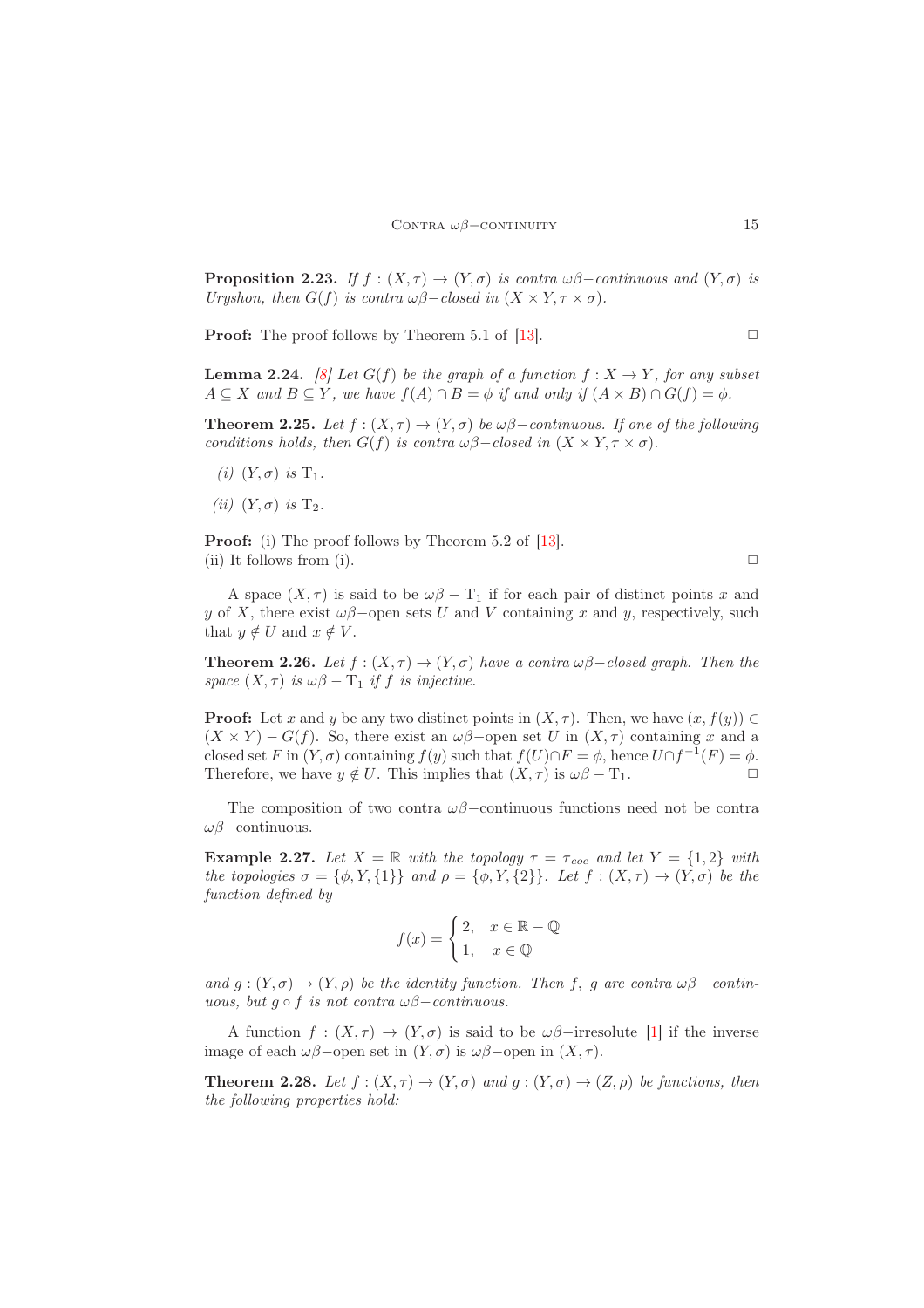- (i)  $g \circ f$  is  $\omega\beta$ -continuous, if f is contra  $\omega\beta$ -continuous and g is contra-continuous.
- (ii)  $g \circ f$  is contra  $\omega\beta$ -continuous, if f is contra  $\omega\beta$ -continuous and g is continuous.
- (iii)  $g \circ f$  is contra  $\omega\beta-$  continuous, if f is  $\omega\beta-$ irresolute and g is contra  $\omega\beta$ continuous.

Recall that a function  $f : (X, \tau) \to (Y, \sigma)$  is said to be  $\omega\beta$ - open [\[1\]](#page-12-2) if the image of each  $\omega\beta$ -open set in  $(X, \tau)$  is  $\omega\beta$ -open  $(Y, \sigma)$ .

**Theorem 2.29.** Let  $f : (X, \tau) \to (Y, \sigma)$  be a surjective  $\omega\beta$ -irresolute and  $\omega\beta$ -open function and  $q: (Y, \sigma) \to (Z, \rho)$  be any function. Then  $q \circ f: (X, \tau) \to (Z, \rho)$  is contra  $\omega\beta$ −continuous if and only if g is contra  $\omega\beta$ −continuous.

**Proof:** Suppose  $q \circ f : (X, \tau) \to (Z, \rho)$  is contra  $\omega\beta$ -continuous. Let F be a closed set in  $(Z, \rho)$ . Then  $f^{-1}(g^{-1}(F)) = (g \circ f)^{-1}(F)$  is  $\omega\beta$ -open in  $(X, \tau)$ . Since f is ωβ–open and surjective,  $g^{-1}(F) = f(f^{-1}(g^{-1}(F)))$  is ωβ–open in  $(Y, σ)$  and we obtain that q is contra  $\omega\beta$ –continuous.

For the converse, suppose q is contra  $\omega\beta$ -continuous. Let V be a closed set in  $(Z, \rho)$ . Then  $g^{-1}(V)$  is  $\omega\beta$ -open in  $(Y, \sigma)$ . Since f is  $\omega\beta$ -irresolute,  $f^{-1}(g^{-1}(V))$  =  $(g \circ f)^{-1}(V)$  is  $\omega\beta$ -open in  $(X, \tau)$  and so  $g \circ f$  is a contra  $\omega\beta$ -continuous function.  $\Box$ 

**Proposition 2.30.** [\[2\]](#page-12-1) Let  $(Y, \tau_Y)$  be a subspace of  $(X, \tau)$ ,  $A \subseteq Y$  and Y be a β−open set in  $(X, \tau)$ . Then A is  $\omega\beta$ −open in  $(X, \tau)$  if and only if A is  $\omega\beta$ −open in  $(Y, \tau_Y)$ .

**Theorem 2.31.** Let  $X = A \cup B$  be a topological space with a topology  $\tau$  and Y be a topological space with a topology  $\sigma$ . Let  $f : (A, \tau_A) \to (Y, \sigma)$  and  $g$ :  $(B, \tau_B) \rightarrow (Y, \sigma)$  be contra  $\omega\beta$ -continuous functions such that  $f(x) = g(x)$  for every  $x \in A \cap B$ . Suppose A and B are  $\beta$ -open sets in  $(X, \tau)$ . Then the composition  $h: (X, \tau) \to (Y, \sigma)$  is contra  $\omega\beta$ –continuous.

**Proof:** Let V be any closed set in  $(Y, \sigma)$ . So  $h^{-1}(V) = f^{-1}(V) \cup g^{-1}(V)$ . Since f, g are contra  $\omega\beta$ -continuous,  $f^{-1}(V)$  is  $\omega\beta$ -open in  $(A, \tau_A)$  and  $g^{-1}(V)$  is  $\omega\beta$ -open in  $(B, \tau_B)$ . Since A and B are  $\beta$ -open in  $(X, \tau)$ , by Proposition 2.30  $f^{-1}(V)$  and  $g^{-1}(V)$  are  $\omega\beta$ -open in  $(X,\tau)$ . So  $h^{-1}(V)$  is  $\omega\beta$ -open in  $(X,\tau)$ .

**Definition 2.32.** A function  $f : (X, \tau) \to (Y, \sigma)$  is said to be perfectly  $\omega\beta$ continuous if the inverse of every open set in  $(Y, \sigma)$  is  $\omega\beta$ -clopen in  $(X, \tau)$ .

Clearly, every perfectly  $\omega\beta$ –continuous function is both  $\omega\beta$ –continuous and contra  $\omega\beta$ –continuous, but the converse need not be true as in Example 2.9 f is contra  $\omega\beta$ –continuous but not perfectly  $\omega\beta$ –continuous and in Example 2.8 f is ωβ−continuous but not perfectly ωβ−continuous. Although ωβ−continuity and contra  $\omega\beta$ –continuity are independent notions, every  $\omega\beta$ –continuous and contra  $ωβ$ –continuous function is perfectly  $ωβ$ –continuous.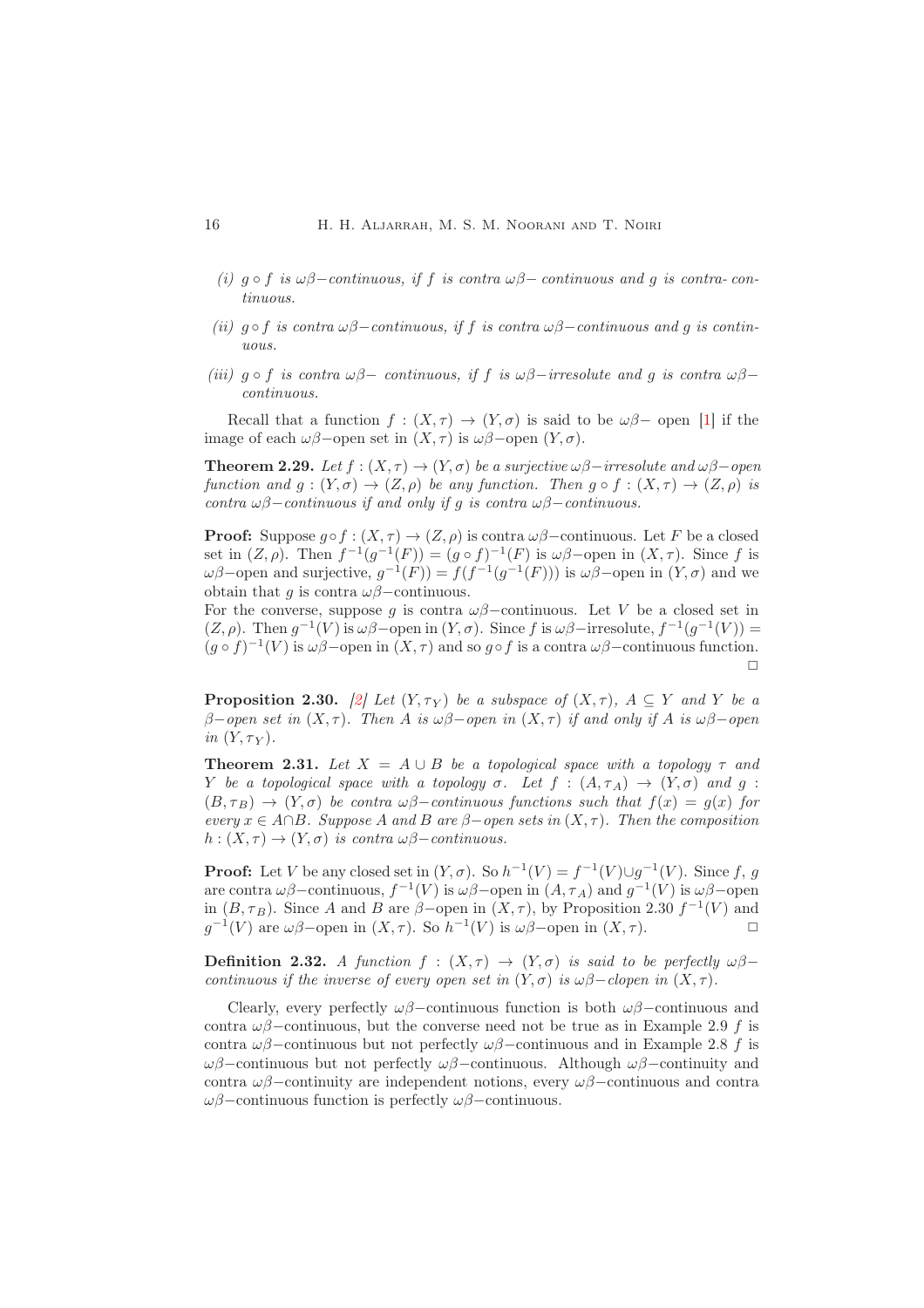**Theorem 2.33.** For a function  $f : (X, \tau) \to (Y, \sigma)$ , the following conditions are equivalent:

(i) f is perfectly  $\omega\beta$ −continuous.

(ii) f is  $\omega\beta$ -continuous and contra  $\omega\beta$ -continuous.

For functions defined above, we obtain the following diagram

Contra-continuous → contra ω−continuous

↓ ↓

Contra β−continuous → contra ωβ−continuous ← perfect ωβ−continuous

Weakly 
$$
\omega\beta
$$
-continuous  $\leftarrow \omega\beta$ -continuous

↓ ↓

↓

Slightly  $\omega\beta$ –continuous

### 3. Application

<span id="page-8-0"></span>In this section, we will apply the concepts in order to prove the invariance of certain properties of the domain and the range under the actions of the above functions.

A space  $(X, \tau)$  is said to be  $\omega\beta$ –connected [\[1\]](#page-12-2) provided that X is not the union of two disjoint nonempty  $\omega\beta$ −open sets.

**Proposition 3.1.** Let  $f : (X, \tau) \to (Y, \sigma)$  be surjective and contra  $\omega\beta$ –continuous. If  $(X, \tau)$  is  $\omega\beta$ -connected, then  $(Y, \sigma)$  is connected and is not a discrete space.

**Proof:** The proof follows by Theorem 6.5 of [\[13\]](#page-13-5).  $\Box$ 

**Proposition 3.2.** If every contra  $\omega\beta$ -continuous function from a space  $(X, \tau)$ into any  $T \circ - space \ (Y, \sigma)$  is constant, then  $(X, \tau)$  is  $\omega\beta$ -connected

**Proof:** Suppose that  $(X, \tau)$  is not  $\omega\beta$ –connected and every contra  $\omega\beta$ –continuous function from  $(X, \tau)$  into any T<sub>○</sub>−space  $(Y, \sigma)$  is constant. Since  $(X, \tau)$  is not  $\omega\beta$ −connected, there exists a proper nonempty  $\omega\beta$ −clopen subset A of  $(X, \tau)$ . Let  $Y = \{a, b\}$  and  $\sigma = \{\phi, Y, \{a\}, \{b\}\}\$ be a topology for Y. Let  $f : (X, \tau) \to (Y, \sigma)$ be a function such that  $f(A) = \{a\}$  and  $f(X - A) = \{b\}$ . Then f is not constant and contra  $\omega\beta$ –continuous such that  $(Y,\sigma)$  is  $T_\circ$ . This is a contradiction. Hence  $(X, \tau)$  must be  $\omega\beta$ -connected.  $\Box$ 

A space  $(X, \tau)$  is called hyperconnected [\[18\]](#page-13-6) if the closure of every open set is the entire set X. It is well known that every hyperconnected space is connected but not conversely.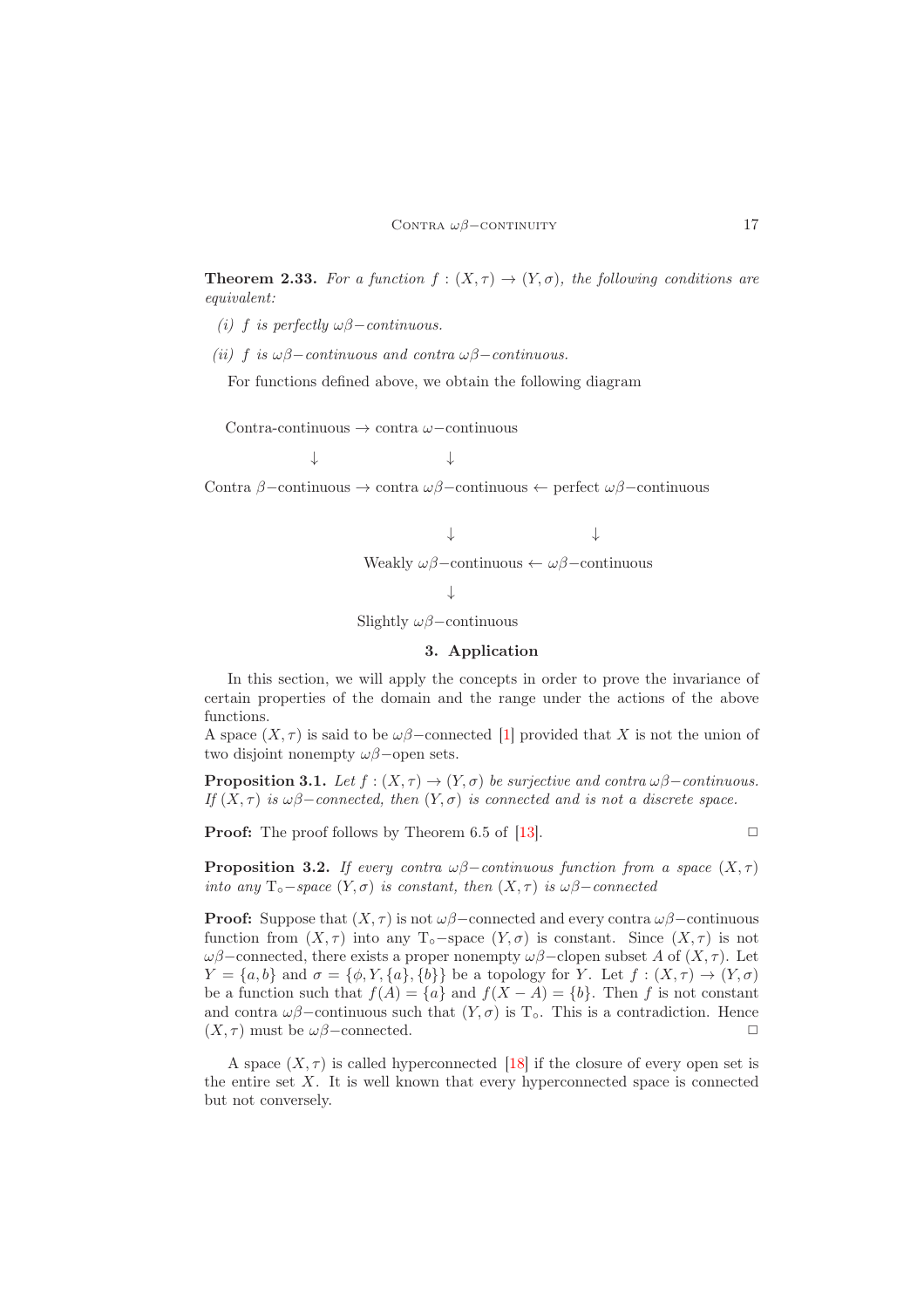**Remark 3.3.** A contra  $\omega\beta$ -continuous surjection do not necessarily preserve hyperconnectedness. Let  $X = \{1, 2, 3\}, \tau = \{\phi, X, \{1\}\}\$ and  $\sigma = \{\phi, X, \{2\}, \{3\}, \{2, 3\}\}.$ The identity  $f : (X, \tau) \to (X, \sigma)$  is contra  $\omega\beta$ -continuous and  $(X, \tau)$  is hyperconnected, but  $(X, \sigma)$  is not hyperconnected.

Definition 3.4. A space  $(X, \tau)$  is said to be

- (i)  $\omega\beta T_2$  [\[2\]](#page-12-1) if for each two distinct points  $x, y \in X$ , there exist  $\omega\beta$  open sets U and V in  $(X, \tau)$  such that  $x \in U$ ,  $y \in V$  and  $U \cap V = \phi$ .
- (ii) Weakly Hausdroff  $[16]$  if each element of X is an intersection of regular closed sets.
- (iii) Ultra Hausdorff  $[17]$  if every two distinct points of X can be separated by disjoint clopen sets.
- (iv) Ultra normal [\[17\]](#page-13-8) (resp.  $\omega\beta$ -normal [\[2\]](#page-12-1)) if each pair of non-empty disjoint closed sets can be separated by disjoint clopen (resp.  $\omega\beta$ -open) sets.

**Theorem 3.5.** Let  $f : (X, \tau) \to (Y, \sigma)$  be a contra  $\omega\beta$ -continuous injection, then the following properties holds:

- (i)  $(X, \tau)$  is  $\omega\beta \Gamma_1$  if  $(Y, \sigma)$  is weakly Hausdorff.
- (ii)  $(X, \tau)$  is  $\omega\beta \mathrm{T}_2$  if  $(Y, \sigma)$  is a Urysohn space or ultra Hausdorff.
- (iii)  $(X, \tau)$  is  $\omega\beta$ -normal if  $(Y, \sigma)$  is ultra normal and f is closed.

**Proof:** (i) Suppose that  $(Y, \sigma)$  is weakly Hausdorff. For any distinct points x and y in  $(X, \tau)$ , there exist regular closed sets A, B in  $(Y, \sigma)$  such that  $f(x) \in A$ ,  $f(y) \notin A$ ,  $f(x) \notin B$  and  $f(y) \in B$ . Since f is contra  $\omega\beta$ -continuous,  $f^{-1}(A)$  and  $f^{-1}(B)$  are  $\omega\beta$ -open sets in  $(X, \tau)$  such that  $x \in f^{-1}(A)$ ,  $y \notin f^{-1}(A)$ ,  $x \notin f^{-1}(B)$ and  $y \in f^{-1}(B)$ . This shows that  $(X, \tau)$  is  $\omega\beta - \mathcal{T}_1$ .

(ii) The proof follows by Corollary 6.1 and Theorem 6.2 of [\[13\]](#page-13-5).

(iii) Let  $F_1$  and  $F_2$  be disjoint closed subsets of  $(X, \tau)$ . Since f is closed and injective,  $f(F_1)$  and  $f(F_2)$  are disjoint closed subsets of  $(Y, \sigma)$ . Since  $(Y, \sigma)$  is ultra normal,  $f(F_1)$  and  $f(F_2)$  are separated by disjoint clopen set  $V_1$  and  $V_2$ , respectively. Since f is contra  $\omega\beta$ -continuous,  $F_i \subseteq f^{-1}(V_i)$  and  $f^{-1}(V_i)$  is  $\omega\beta$ -open in  $(X, \tau)$  for  $i = 1, 2$  and  $f^{-1}(V_1) \cap f^{-1}(V_2) = \phi$ . Thus  $(X, \tau)$  is  $\omega\beta$ -normal.  $\Box$ 

## 4. Covering properties

<span id="page-9-0"></span>In this section we study the properties of compact and strongly S−closed spaces under the contra  $\omega\beta$ −continuous functions.

**Definition 4.1.** A space  $(X, \tau)$  is said to be

- (i) Strongly S-closed [\[7\]](#page-12-3) if every closed cover of X has a finite subcover.
- (ii)  $\omega\beta$ –compact [\[3\]](#page-12-7) if every  $\omega\beta$ –open cover of X has a finite subcover.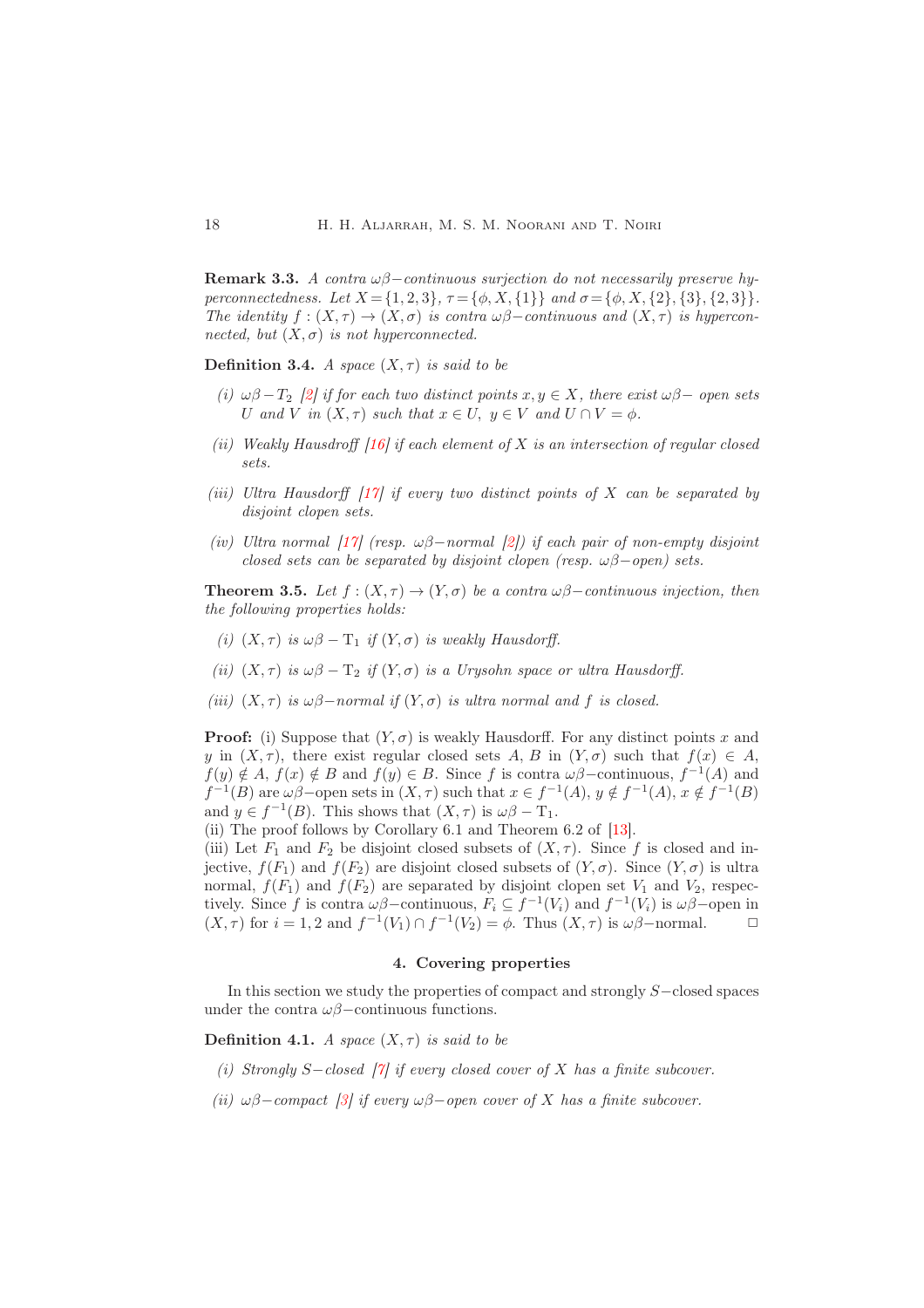(iii) Mildly  $\omega\beta$ -compact if every  $\omega\beta$ -clopen cover of X has a finite subcover.

A subset A of a space X is said to be  $\omega\beta$ –compact relative to X if for any cover  $\{V_\alpha : \alpha \in \Delta\}$  of A by  $\omega\beta$ –open sets of X, there exists a finite subset  $\Delta_\circ$  of  $\Delta$  such that  $A \subseteq \bigcup \{V_{\alpha} : \alpha \in \Delta_{\circ}\}.$ 

**Theorem 4.2.** Let  $f : (X, \tau) \to (Y, \sigma)$  be a contra  $\omega\beta$ -continuous surjection.

- (i) If A is  $\omega\beta$ -compact relative to  $(X, \tau)$ , then  $f(A)$  is strongly S-closed in  $(Y, \sigma)$ .
- (ii) If  $(X, \tau)$  is strongly S-closed, then  $(Y, \sigma)$  is compact.

**Proof:** (i) Let  $\{V_\alpha : \alpha \in \Delta\}$  be any cover of  $f(A)$  by closed sets of the subspace  $f(A)$ . For  $\alpha \in \Delta$ , there exists a closed set  $A_{\alpha}$  of  $(Y, \sigma)$  such that  $V_{\alpha} = A_{\alpha} \cap f(A)$ . For each  $x \in A$ , there exists  $\alpha_x \in \Delta$  such that  $f(x) \in A_{\alpha_x}$ . Now by Theorem 2.5, there exists an  $\omega\beta$ -open set  $U_x$  in  $(X,\tau)$  containing x such that  $f(U_x) \subseteq A_{\alpha_x}$ . Since the family  $\{U_x : x \in A\}$  is a cover of A by  $\omega\beta$ -open sets of  $(X, \tau)$ , there exists a finite subset  $A_{\circ}$  of A such that  $A \subseteq \cup \{U_x : x \in A_{\circ}\}\$ . Therefore, we obtain  $f(A) \subseteq \bigcup \{f(U_x) : x \in A_{\circ}\} \subseteq \bigcup \{A_{\alpha_x} : x \in A_{\circ}\}\$ . Thus  $f(A) = \bigcup \{V_{\alpha_x} : x \in A_{\circ}\}\$  and hence  $f(A)$  is strongly S–closed.

(ii) Let  $\{V_\alpha : \alpha \in \Delta\}$  be any open cover of Y. Since f is contra  $\omega\beta$ -continuous,  ${f^{-1}(V_\alpha) : \alpha \in \Delta}$  is an  $\omega\beta$ –closed cover of the strongly S–closed space  $(X, \tau)$ . We have  $X = \bigcup \{f^{-1}(V_\alpha) : \alpha \in \Delta_\circ\}$  for some finite  $\Delta_\circ$  of  $\Delta$ . Since f is surjective,  $Y = \bigcup \{V_\alpha : \alpha \in \Delta_\circ\}.$  This shows that  $(Y, \sigma)$  is compact.

A subset A of X is said to be  $\omega\beta$ -regular closed if  $A = \omega\beta Cl(\omega\beta Int(A)).$ 

**Definition 4.3.** An open cover  $\{U_{\alpha} : \alpha \in \Delta\}$  of a topological space  $(X, \tau)$  is called an  $\omega\beta$ -regular cover if for every  $\alpha \in \Delta$ , there exists a non-empty  $\omega\beta$ -regular closed subset  $C_{\alpha}$  of  $(X, \tau)$  such that  $C_{\alpha} \subseteq U_{\alpha}$  and  $X = \bigcup_{\alpha \in \Delta} \omega \beta Int(C_{\alpha})$ .

**Definition 4.4.** A topological space  $(X, \tau)$  is said to be weakly  $\omega\beta$ -regular-Lindelof if every  $\omega\beta$ -regular cover  $\{U_\alpha : \alpha \in \Delta\}$  of X has a countable subset  $\{\alpha_n : n \in \Delta\}$  $\mathbb{N}\}\subseteq \Delta$  such that  $X=\omega \beta Cl(\bigcup_{n\in\mathbb{N}}U_{\alpha_n}).$ 

**Proposition 4.5.** The image of a weakly  $\omega\beta$ -regular-Lindelof space under a contra  $\omega\beta$ –continuous and continuous function is Lindelof.

**Proof:** Let  $f : (X, \tau) \to (Y, \sigma)$  be a contra  $\omega\beta$ –continuous and continuous function from a weakly  $\omega\beta$ -regular-Lindelof space  $(X,\tau)$  into  $(Y,\sigma)$ . Let  $U = \{U_\alpha : \alpha \in \Delta\}$ be an open cover of  $f(X)$ . For each  $x \in X$ , let  $U_{\alpha_x} \in U$  such that  $f(x) \in$  $U_{\alpha_x}$ . Since f is contra  $\omega\beta$  – continuous and continuous, it follows that  $f^{-1}(U_{\alpha_x})$  is  $\omega \to \omega$ <sup>-</sup>clopen in  $(X, \tau)$  and hence  $\{f^{-1}(U_{\alpha_x}) : x \in X\}$  is an  $\omega \to -$ regular cover of the weakly  $\omega\beta$ -regular-Lindelof space  $(X, \tau)$ . Thus there exists a countable subfamily  ${x_n : n \in N}$  such that  $X = \omega \beta Cl(\bigcup_{n \in N} f^{-1}(U_{\alpha_{x_n}})) = \omega \beta Cl(f^{-1}(\bigcup_{n \in N} U_{\alpha_{x_n}})).$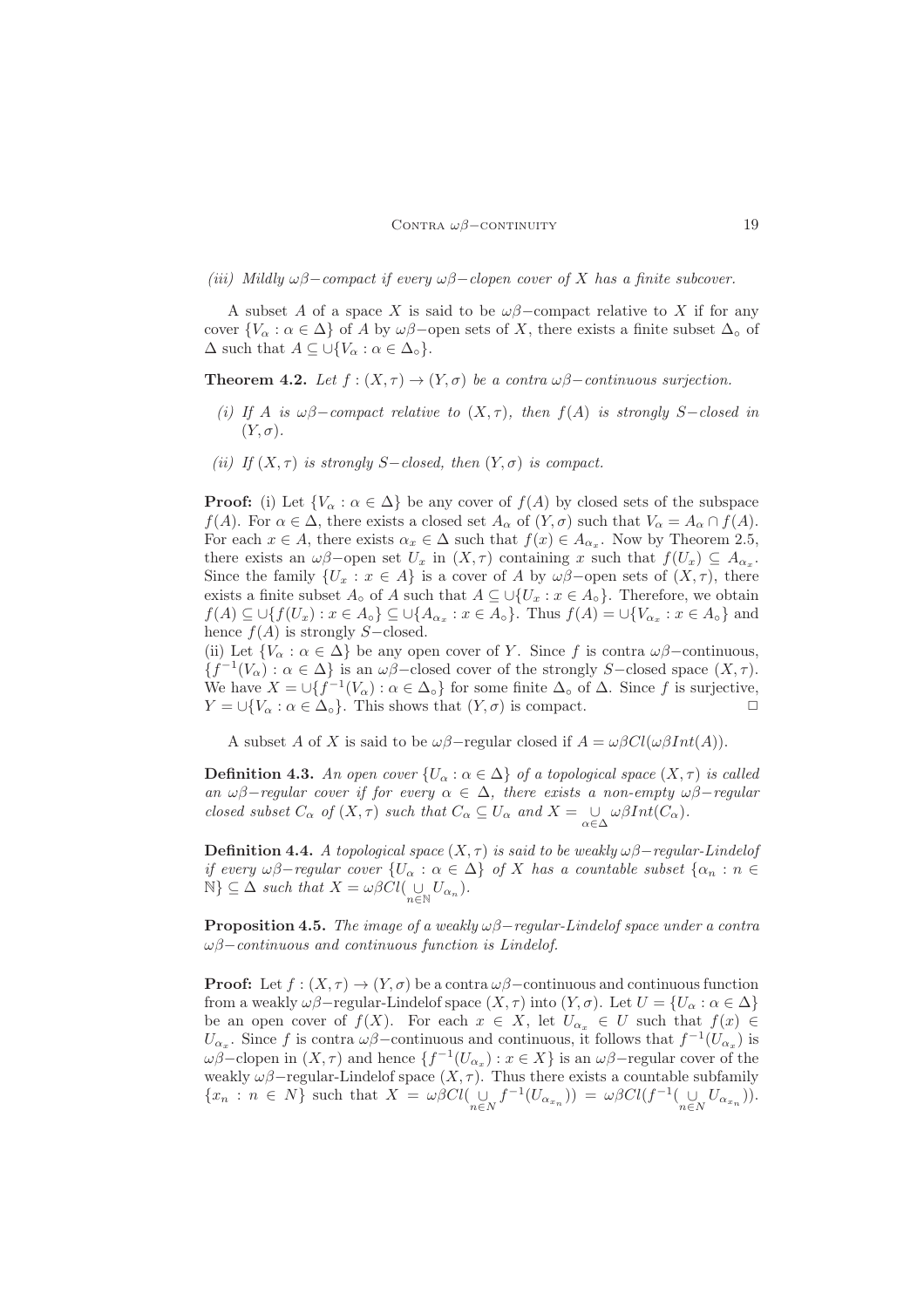Since  $\bigcup_{n\in N} U_{\alpha_{x_n}}$  is open in  $(Y, \sigma)$  and f is contra  $\omega\beta$ -continuous,  $f^{-1}(\bigcup_{n\in N} U_{\alpha_{x_n}})$ is  $\omega\beta$ -closed in  $(X, \tau)$ . Thus  $\omega\beta Cl(\bigcup_{n\in N}f^{-1}(U_{\alpha_{x_n}})) = f^{-1}(\bigcup_{n\in N}U_{\alpha_{x_n}})$ . So  $X =$  $f^{-1}(\bigcup_{n\in N}U_{\alpha_{x_n}})$  and hence  $f(X) = f(f^{-1}(\bigcup_{n\in N}U_{\alpha_{x_n}})) \subseteq \bigcup_{n\in N}U_{\alpha_{x_n}}$ . This implies that  $f(X)$  is Lindelof.

**Theorem 4.6.** Let  $f : (X, \tau) \to (Y, \sigma)$  be a surjection. If one of the following conditions holds, then  $(Y, \sigma)$  is strongly S−closed.

- (i) f is contra  $\omega\beta$ -continuous and  $(X, \tau)$  is  $\omega\beta$ -compact.
- (ii) f is perfectly  $\omega\beta$ −continuous and  $(X, \tau)$  is mildly  $\omega\beta$ −compact.

Proof: (i) The proof follows by Theorem 6.4 of [\[13\]](#page-13-5).

(ii) Let  $\{V_i : i \in \Delta\}$  be a closed cover of Y. Since f is perfectly  $\omega\beta$ -continuous,  ${f^{-1}(V_i) : i \in \Delta}$  is an  $\omega\beta$ -clopen cover of X. Clearly, there exists a finite  $\Delta_{\circ} \subseteq \Delta$ such that  $X = \bigcup_{i \in \Delta_o} f^{-1}(V_i)$  as  $(X, \tau)$  is mildly  $\omega\beta$ -compact. Hence  $Y = \bigcup_{i \in \Delta_o} V_i$ . This shows that  $(Y, \sigma)$  is strongly S-closed.  $\Box$ 

# 5. Strongly contra  $\omega\beta$ –closed graphs

<span id="page-11-0"></span>**Definition 5.1.** The graph  $G(f)$  of a function  $f : (X, \tau) \to (Y, \sigma)$  is said to be strongly contra  $\omega\beta$ -closed if for each  $(x, y) \in (X \times Y) - G(f)$ , there exist an  $\omega\beta$ -open set U in  $(X, \tau)$  containing x and a regular closed set V in  $(Y, \sigma)$ containing y such that  $(U \times V) \cap G(f) = \phi$ .

**Lemma 5.2.** For a graph  $G(f)$  of a function  $f : (X, \tau) \to (Y, \sigma)$ , the following properties are equivalent

- (i)  $G(f)$  is strongly contra  $\omega\beta$ -closed.
- (ii) For each point  $(x, y) \in (X \times Y) G(f)$ , there exist an  $\omega\beta$ -open set U in  $(X, \tau)$  containing x and a regular closed set V in  $(Y, \sigma)$  containing y such that  $f(U) \cap V = \phi$ .

**Theorem 5.3.** Let  $f:(X,\tau) \to (Y,\sigma)$  be a function such that  $(Y,\sigma)$  is a Uryshon space. Then  $G(f)$  is strongly contra  $\omega\beta$ -closed in  $(X \times Y, \tau \times \sigma)$  if one of the following properties hold:

- (i) f is weakly  $\omega\beta$  continuous.
- (ii) f is contra  $\omega\beta$  continuous.

**Proof:** We will prove (i), since the prove of (ii) comes from (i). Suppose that  $(x, y) \in (X \times Y) - G(f)$ . Then  $y \neq f(x)$ . Since  $(Y, \sigma)$  is Uryshon, there exist open sets V and W in  $(Y, \sigma)$  containing y and  $f(x)$ , respectively, such that  $Cl(V) \cap$  $Cl(W) = \phi$ . Since f is weakly  $\omega\beta$ –continuous, by Definition 2.14, there exists an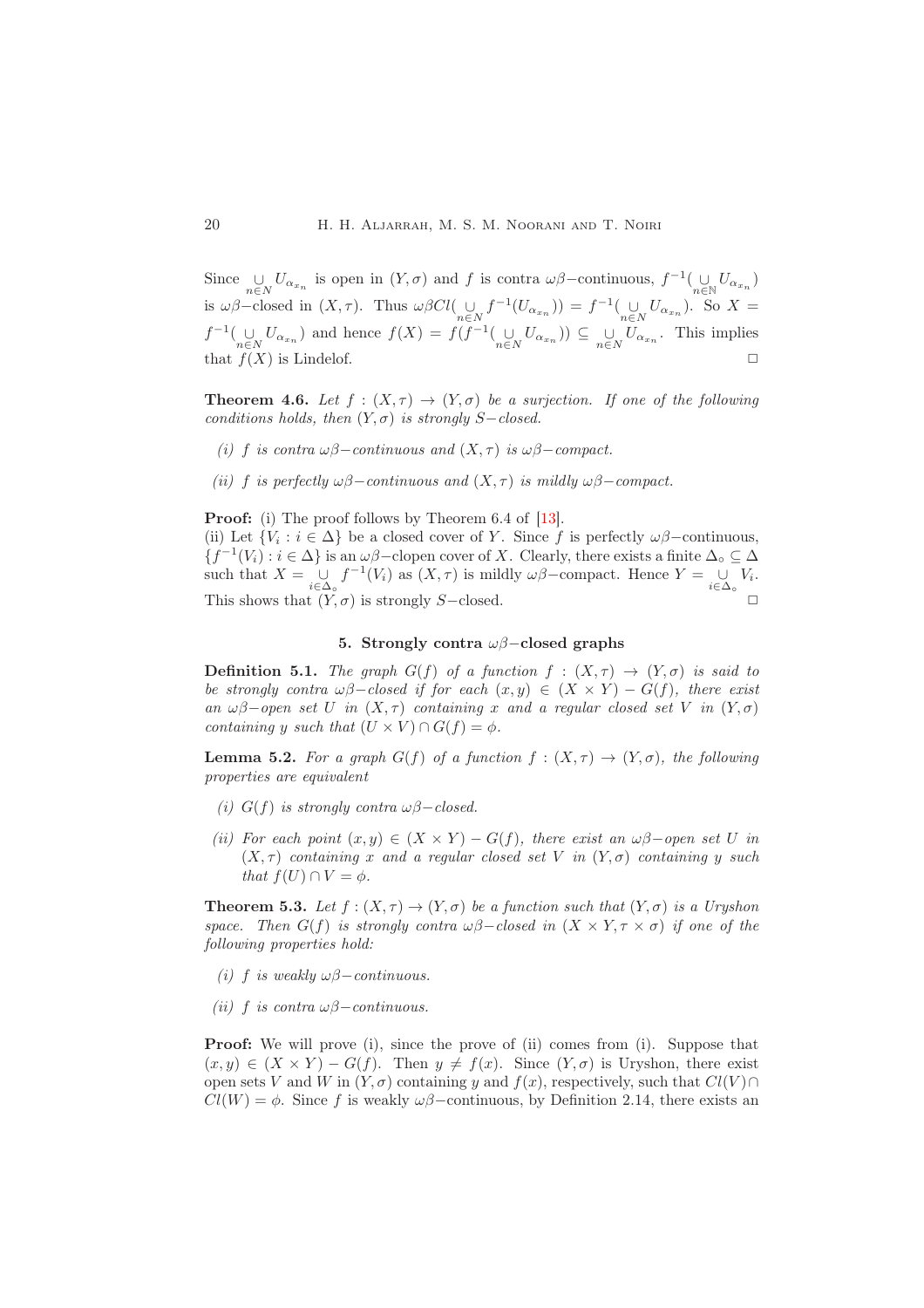$\omega\beta$ –open set U in  $(X, \tau)$  containing x such that  $f(U) \subseteq Cl(W)$ . This shows that  $f(U) \cap Cl(V) = f(U) \cap Cl(Int(V)) = \phi$ , where  $Cl(int(V))$  is regular closed in  $(Y, \sigma)$  and hence by Lemma 5.2,  $G(f)$  is strongly contra  $\omega\beta$ –closed.  $\square$ 

**Theorem 5.4.** If the collection of all  $\omega\beta$ -open sets form a topological space in  $(X, \tau)$  and  $f : (X, \tau) \to (Y, \sigma)$  has a contra  $\omega\beta$ -closed graph, then the inverse image of a strongly S-closed subspace K of  $(Y, \sigma)$  is  $\omega\beta$ -closed in  $(X, \tau)$ .

**Proof:** Assume that K is a strongly S-closed subspace of  $(Y, \sigma)$  and  $x \notin f^{-1}(K)$ . For each  $k \in K$ ,  $(x, k) \notin G(f)$ . By Lemma 5.2 there exist an  $\omega\beta$ -open set  $U_k$  in  $(X, \tau)$  containing x and a closed set  $V_k$  in  $(Y, \sigma)$  containing k such that  $f(U_k) \cap V_k = \phi$ ; hence  $f(U_k) \cap (V_k \cap K) = \phi$ , where  $V_k \cap K$  is closed in  $(K, \sigma_K)$ . Since K is a strongly S-closed subspace of  $(Y, \sigma)$ , then there exists a finite subset  $K_{\circ} \subseteq K$  such that  $K \subseteq \cup \{V_k : k \in K_{\circ}\}.$  Set  $U = \cap \{U_k : k \in K_{\circ}\}$ , then U is an  $ωβ$ –open set in  $(X, τ)$  containing x and  $f(U) ∩ K ⊆ f(U_k) ∩ [∪(V_k : k ∈ K₀)] = φ$ . Therefore  $U \cap f^{-1}(K) = \phi$  and hence  $x \notin \omega \beta Cl(f^{-1}(K))$ . This shows that  $f^{-1}(K)$ is  $\omega\beta$ –closed in  $(X, \tau)$ .

**Theorem 5.5.** Let  $(Y, \sigma)$  be a strongly S-closed space. If the collection of all  $\omega\beta$ −open sets form a topological space in  $(X,\tau)$  and a function  $f:(X,\tau)\to(Y,\sigma)$ has the contra  $\omega\beta$ -closed graph, then f is contra  $\omega\beta$ -continuous.

**Proof:** Suppose that  $(Y, \sigma)$  is strongly S-closed and  $G(f)$  is contra  $\omega\beta$ -closed. By Theorem 3.5 of [\[7\]](#page-12-3) we can see that the open set in  $(Y, \sigma)$  is strongly S–closed and by Theorem 5.4  $f^{-1}(U)$  is  $\omega\beta$ -closed in  $(X, \tau)$  for every open U in  $(Y, \sigma)$ . Therefore, f is contra  $\omega\beta$ –continuous.  $\Box$ 

#### <span id="page-12-0"></span>References

- <span id="page-12-2"></span>1. H. H. Aljarrah and M.S.M. Noorani, ωβ−continuous functions, *Eur. J. Pure Appl. Math.*, 5 (2012), 129-140.
- <span id="page-12-7"></span><span id="page-12-1"></span>2.  $\frac{\ }{\ }$ : On  $\omega\beta$ -open sets. submitted.
- <span id="page-12-4"></span> $\frac{3.5}{2}$ : Slightly  $\omega\beta$ -continuous functions, submitted.
- 4. A. Al-Omari and M.S.M. Noorani, Contra-ω−continuous and almost contra-ω−continuous, *Internat. J. Math. Math. Sci.* (2007), Article ID 40469, 13 pages doi:10.1155/2007/40469.
- <span id="page-12-6"></span>5. K. Y. Al-Zoubi and B. Al-Nashef, The topology of ω−open subsets, *Al-Manarah Journal*, 9 (2003), 169-179.
- <span id="page-12-5"></span>6. M. Caldas and G. Navalagi, On weak forms of  $\beta$ -open and  $\beta$ -closed functions between topological spaces, *Anal. St. Univ. Al. I. Cuza, Iasi, Mat.*, 49 (2003), 115-128.
- <span id="page-12-3"></span>7. J. Dontchev, Contra-continuous functions and strongly S−closed spaces, *Internat. J. Math. Math. Sci.*, 19 (1996), 303-310.
- <span id="page-12-9"></span>8. E. Ekici, Almost contra-precontinuous functions, *Bull. Malaysian Math. Sci. Soc. (2)*, 27 (2004), 53-65.
- <span id="page-12-8"></span>9. S. Jafari and T. Noiri, Contra α−continuous functions between topological spaces, *Iranian Int. J. Sci.*, 2 (2001), 153-167.